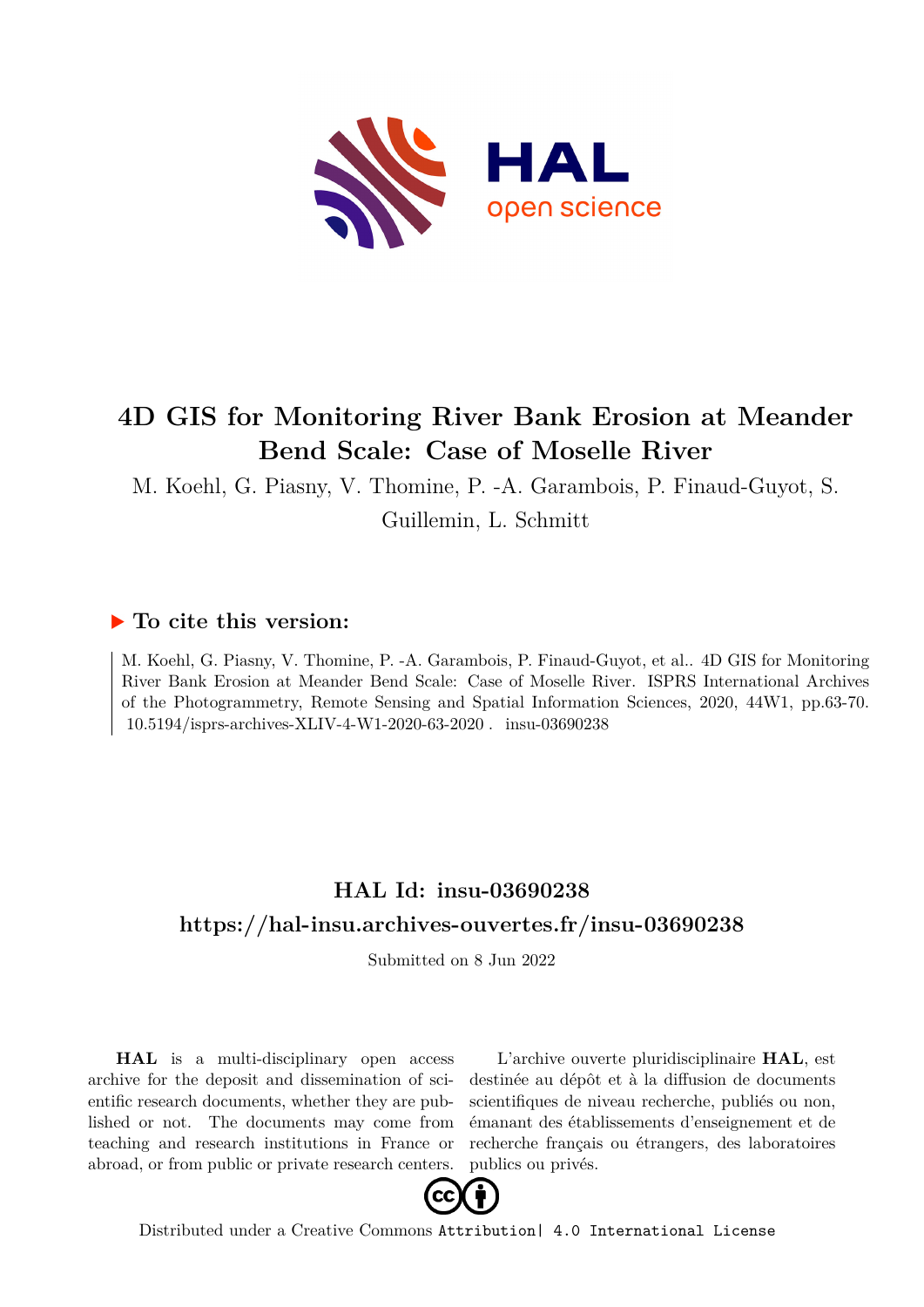### **4D GIS FOR MONITORING RIVER BANK EROSION AT MEANDER BEND SCALE: CASE OF MOSELLE RIVER**

M. Koehl <sup>1,\*</sup>, G. Piasny <sup>2</sup>, V. Thomine <sup>1</sup>, P-A. Garambois <sup>3</sup>, P. Finaud-Guyot <sup>4</sup>, S. Guillemin <sup>1</sup>, L. Schmitt <sup>2</sup>

<sup>1</sup> ICube Laboratory UMR 7357, INSA Strasbourg, France

{mathieu.koehl, valentin.thomine, samuel.guillemin}@insa-strasbourg.fr 2 University of Strasbourg – LIVE (Laboratoire Image, Ville, Environnement) UMR 7362 – CNRS – Unistra - ENGEES, France

{guillaume.piasny, laurent.schmitt}@unistra.fr 3 IRSTEA, Aix-en-Provence, France. pierre-andre.garambois@irstea.fr 4 HydroSciences Montpellier, Polytech Montpellier, Montpellier, France. pascal.finaud-guyot@umontpellier.fr

**KEY WORDS:** Morphodynamic monitoring, diachronic analysis, geodetic surveying, photogrammetry, UAV, 4D GIS.

#### **ABSTRACT:**

The "Wild Moselle" regional nature reserve extends over 13 km at the western foothills of the Vosges Mountains (France). The hydrological regime of the river is characterized by high flow in winter and spring and low flow in summer. Its average slope is 0.12 % and its average bankfull width is 60 m. The coarse sediment load comes mainly from bank erosion. Although this sector is relatively less affected by past or present human activities, the propagation of morphodynamic adjustments initiated by actions carried out both upstream and downstream of this sector impacts the current functioning of the river. These erosion waves converge today towards the central part of the reserve, which led to the collapse of the central pier of the Bainville-aux-Miroirs bridge during a 2-year flood in 2011, and could induce potential risks of defluviation which may destabilize infrastructures. In this context, the study carried out aims to characterize and anticipate the morphodynamic evolutions of the Moselle to be able to propose scenarios of management and restoration of the lateral mobility of the river. For this purpose, a 2D hydro-sedimentary model is being built over the entire reserve, combined with a detailed morpho-sedimentary monitoring. In order to improve the understanding of the lateral migration of the Moselle River, a photogrammetric monitoring was carried out along the concave bank of the most active meander of the studied sector. To follow this morphological evolution more closely, it was decided to establish a 4D GIS. The objective of this monitoring is to compare the rate of bank retreat with hydrodynamic parameters in order to estimate the geotechnical properties of the bank. Comparison of the observed and modelled bank retreat must thus allow these different parameters to be calibrated in the hydro-sedimentary model. As part of this work, this paper aims to highlight the use of 4D GIS to monitor bank retreat at the scale of a meander bend and is divided into three different parts: (i) a state of art to situate the study into the current knowledge and technologies, (ii) a presentation of the study area and the measurements carried out and (iii) a description of the different 3D or 4D data produced and the consequent spatial analyses.

#### **1. INTRODUCTION**

Data management and representation have made great progress last decades notably in moving from 2D to 3D and integrating time. This type of representation has developed considerably in the world of geo-information, mainly because of the evolution of processing and visualization algorithms but also thanks to the multiplication of survey techniques. As a result, it becomes easier and easier to model a portion or even a territory in 3D. Two technologies play a major role in these developments: laserscanning and photogrammetry.

Pfeifer (2007) defines terrestrial laser scanning as a data acquisition technique using laser light to directly measure, in a regular frame, the coordinates of 3D points on surfaces at an Earth position. A 3D terrestrial laser scanner (TLS) is a device that uses this process to determine X, Y and Z points coordinates in order to acquire a point cloud of the area. Laser-scanning of an area using a laser scanner, whether terrestrial or aerial, provides 3D point clouds of the entire area with a configurable point density depending on the equipment and the recording conditions.

The other technique implemented to obtain 3D models, is based on photogrammetry from images that can also be aerial, from UAV, or terrestrial. Aerial photography has long been used for

mapping applications. Many applications result from it. One of its main advantages is the minimization of field work. Photogrammetry has now become a widely used technique even for local scale mapping applications. This technique allows the user to obtain 3D data from an area of interest. It is also used to produce orthophotos. Photogrammetry has also experienced a new boom with the development of the use of UAVs (unmanned aerial vehicles) for mapping, particularly on a larger scale. Photogrammetry by UAV is particularly interesting in sites requiring rapid intervention, including the case of inspection and monitoring (Murtiyoso *et al.*, 2017) (Jaud *et al.*, 2014). It is therefore possible, from images with well-defined overlapping areas, to determine the relief and contours of an object or territory in the form of point clouds obtained from dense matching techniques.

Digital Terrain Models (DTM) and Digital Surface Models (DSM) are used as digital representations of the natural terrain. Such acquisitions can be made several times under the same conditions and with sufficient precision to be compared. The multi-temporal data also allow to display local changes in topography. Indeed, by comparison with a reference model, topographic and/or height changes can be quantified and represented. This was used to evaluate the accuracy of digital surface model (DSM) of river-channel morphology derived from

 $\overline{a}$ 

<sup>\*</sup> Corresponding author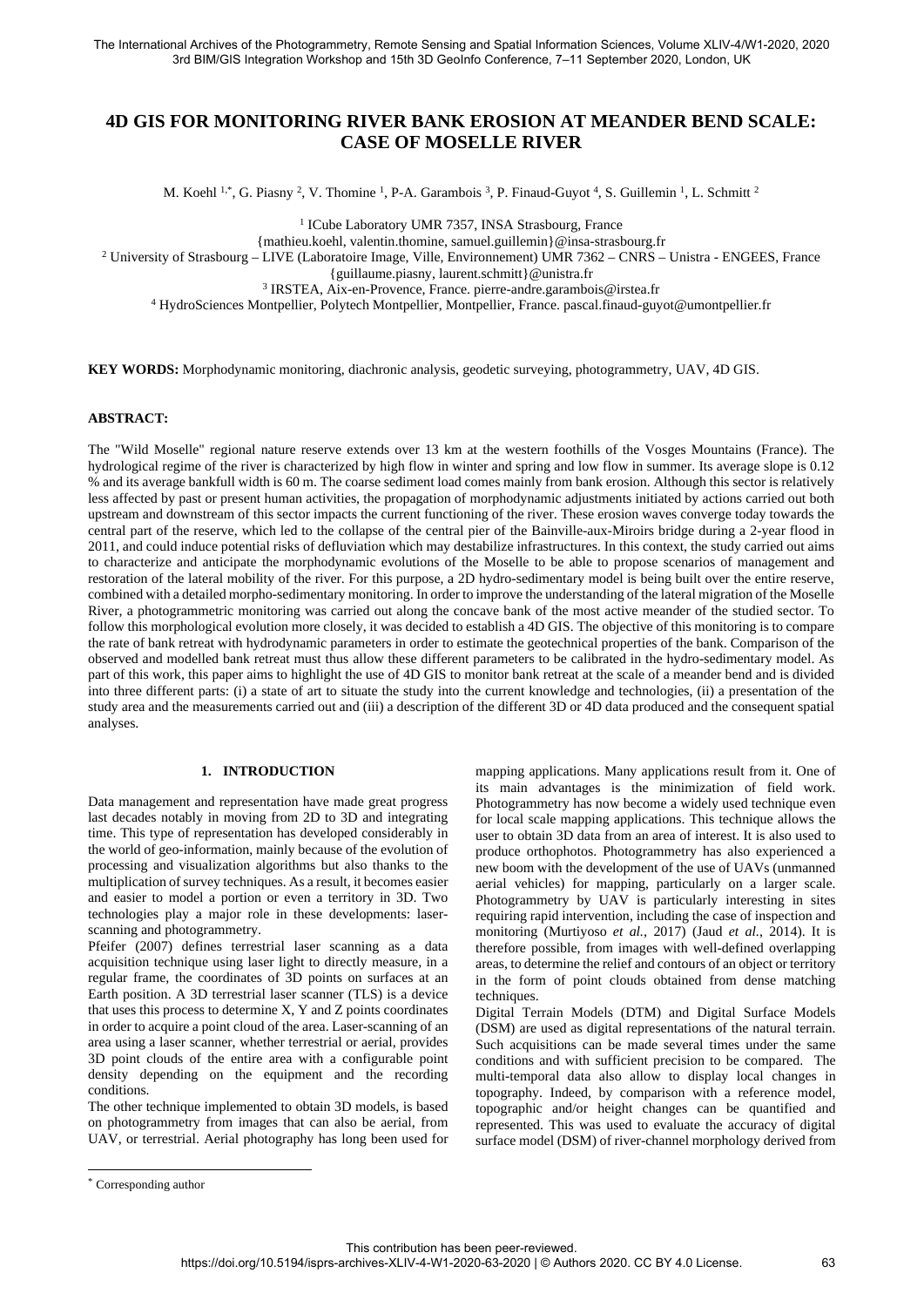the imagery acquired with a low-cost digital camera on board an unmanned multi-copter (Watanabe and Kawahara, 2016). Crosssections make it possible to highlight in a very explicit way these topographical evolutions. The DTM/DSM generated directly from the point cloud is an ideal support to analyze morphological evolutions in some cases and estimate sediment budgets (Eschbach *et al.*, under review; Rivas Casado *et al.*, 2017). By combining the DTM and aerial photographs, it is also possible to produce georeferenced orthophotos that can be integrated into the 4D GIS and serve as additional support for analysis, especially on smaller scales (Dawod *et al.*, 2014). The advantages that UAVs can provide for the survey of small areas, as meander bends, are however very interesting. UAVs are alternatives to quickly recording data (images) to compute a 3D model of a small area. In fact, UAVs show the advantage of being inexpensive, whether in financial or human terms, and their size and weight make them easy to deploy and implement.

Considering these advantages, a photogrammetric monitoring using UAV was carried out along the concave bank of the most active meander of the Moselle River in order to better understand and model the lateral migration of the river. In order to survey this fluvial morphodynamic process more closely, a 4D GIS has been established along the meander bend. The objective of this monitoring is to assess the bank erosion rates according to hydrodynamic parameters (discharges, water levels, flow velocities, shear stresses, etc.) and geotechnical properties of the eroded bank (rest angle, bank sediment stratigraphy, vegetation, etc.). Subsequently, comparison of observed vs modelled bank retreat should allow calibrating the geotechnical parameters into a 2D hydro-sedimentary model. This paper is divided into three parts which: (i) describe steps from photogrammetric monitoring to point of clouds construction, (ii) present a method to extract bank profiles and (iii) show how to integrate photogrammetric data into a GIS also including other topo-bathymetric data.

#### **2. STUDY SITE**

The Moselle River drains a catchment area of 1976 km² from its source at Bussang in the Vosges Mountains to Tonnoy at the Lorraine plateau. The "Wild Moselle" regional nature reserve extends over 13 km at the western foothills of this massif. The river's hydrological regime is characterized by high flow in winter and spring and rather low flow in summer. Its average slope is 0.12 % and its average bankfull width is 60 m. The load originates quasi-exclusively from bank erosion. Although this sector is relatively less affected by local past or present human activities (bank stabilization, river bed gravel extraction, floodplain gravel mining, etc.), the propagation of morphodynamic adjustments initiated by actions carried out both upstream and downstream this sector impact the current functioning of the river: regressive and progressive erosions that can foster strong lateral erosion, meander cutoff, channel contraction, etc. So the waves of both regressive and progressive erosion converge today towards the central part of the reserve, which led to the collapse of the central pier of the Bainville-aux-Miroirs' bridge during a 2-year flood in 2011. These dynamics could also induce a potential risk of avulsion which may destabilize other infrastructures along the studied river reach. In this context, the underway study aims to characterize and anticipate morphological evolutions of the Moselle River to be able to propose scenarios of management and restoration of the lateral mobility of the river. To reach this purpose, a 2D hydrosedimentary model is being built over the entire natural reserve, which is combined with a detailed morpho-sedimentary monitoring. This consists in topo-bathymetric LiDAR data, hydrological surveys (limnimeters, ADCP - Acoustic Doppler Current Profilers), and morpho-sedimentary surveys (sediment tracking - 2500 pit-tags, grain size measurements on both surface and subsurface).



a. Catchment of the Moselle River upstream Tonnoy b. Valley bottom of the Moselle River from Châtel-sur-Moselle to Tonnoy

d. Studied meander bend

Figure 1: Study site location.

### **3. BANK SURVEY**

#### **3.1 From UAV photogrammetric data acquisition to point clouds**

To highlight the evolutions of the banks of the Moselle, it is necessary to be able to compare topographical data at different dates. In order to obtain results showing significant changes, it was decided to acquire data after each morphogenic flood, when the water level was low enough to characterize the complete bank profile, from the bank top to the bank toe. As shown in Figure 4, several floods occurred during 2018-19. For accessibility, timing and organization reasons, four dates were chosen for the recording of in situ data. As previously defined, it was decided to test the acquisition of photogrammetric data using a DJI Phantom 3 UAV. The covered area consisted in the concave bank for a length of about 700 m.

Following the classic considerations (Remondino *et al.*, 2011), a typical image-based surveying with UAV systems requires a mission planning, GCPs measurement for geo-referencing, image recording, camera calibration, and image orientation, image processing for 3D modeling and information extraction.

The first date was an experimental operation to define the first state of the meander and to calibrate the field operations.

More than 1,000 images (Table 1) were recorded during each mission, whether in nadiral or oblique views (Figure 2). On some of them, coded circular targets are visible. These were used to materialize GCPs (Figure 3): the GCP coordinates were then measured with a geodetic GNSS receiver. The measured and automatically extracted points using *Agisoft Metashape* software are in the centre of the targets and their coordinates have been determined in the French RGF93-CC49 system.

<sup>&</sup>quot;Wild Moselle" Regional naturel reserve and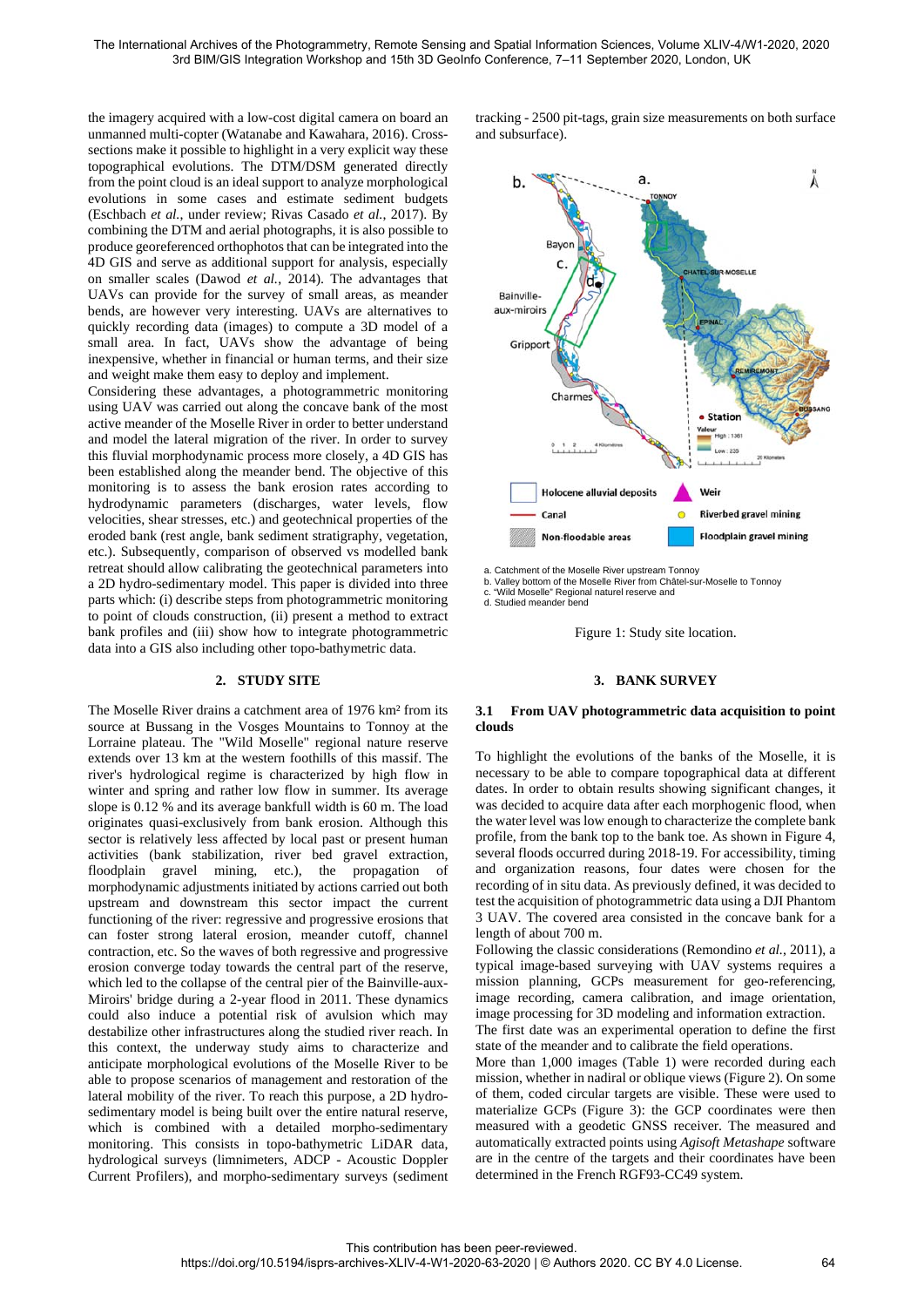The flight plan was executed manually. As authorized in France for visual drone flights, it consisted of several 300 m long areas. Each areas was recorded in multiple passages with nadiral views and several passages with oblique views at 30° and 60°, perpendicular to the bank or inclined by 30°. The overlapping of the successive photos is about 60%. The flight time of about twenty minutes made it possible to make these shots without problems. The shooting trigger was set to automatic shooting at 2 s. The height of the flight was between 20 and 40 meters which allowed to obtain a pixel size of 1 cm.

Limnimeters have also been located upstream and downstream of the meander in order to records water heights during the studied periods.





Figure 2: Nadiral (top) and oblique (down) images of the studied bank.

#### **3.2 Generation of point clouds.**

Large quantities of images were therefore acquired by drone for each measurement campaign. Among this mass of data for each campaign, a sorting was carried out, to preserve only images with a good quality.

Two selection methods were applied: (i) a qualitative selection apparent to a visual analysis of the images to eliminate the unusable images (duplicates, under or overexposed images). In this first method, the operator's analysis is heavily used to make a manual selection; (ii) a quantitative selection using the *Metashape* software to estimate the quality of an image, by means of a coefficient. A blurry image, therefore unusable, will have a coefficient of 0.50. To maintain only good quality images, the acceptability threshold for this coefficient has been set at 0.75. Table 1 shows the number of images acquired and the number finally used in processing, corresponding to a ratio from

about 50 to 80%. In the end, the selection was a little harsher for the first and third acquisition campaign because of the weather conditions (very hot sunshine). Nevertheless, the number of photos used was sufficient to meet the overlay criteria.

| Date       | # images | # used images | ratio | # Chunks |
|------------|----------|---------------|-------|----------|
| 05/03/2018 | 1443     | 835           | 0.58  |          |
| 26/03/2018 | 1302     | 1015          | 0.78  |          |
| 12/02/2019 | 1145     | 620           | 0.54  | o        |
| 03/04/2019 | 1179     | 865           | 0.73  |          |

#### Table 1: Images used

The UAV used to take pictures of the meander was a DJI Phantom 3 pro multi-copter. This device has the advantage of being light and easy to handle. It has its own positioning system (GNSS) which gives the position of the drone at each image recording with a quasi-metric accuracy. However, this relative inaccuracy has been a disadvantage in the calculation of precise camera locations since the software relies on these initial values. Consequently, the coordinates available in the metadata (Exif) of the images were not used.



Figure 3: Bank morphology and coded targets as GCPs

#### **3.3 Identification and visualization of GCPs in a GIS.**

As the length of the studied meander is quite substantial, the number of available coded targets for georeferencing was too low. These were therefore reused several times using the same cut-out as allowed by the maximum flight distances. The targets were renamed and matched thanks to their location in a GIS layer (Figure 4).



Figure 4: GCPs in GIS layer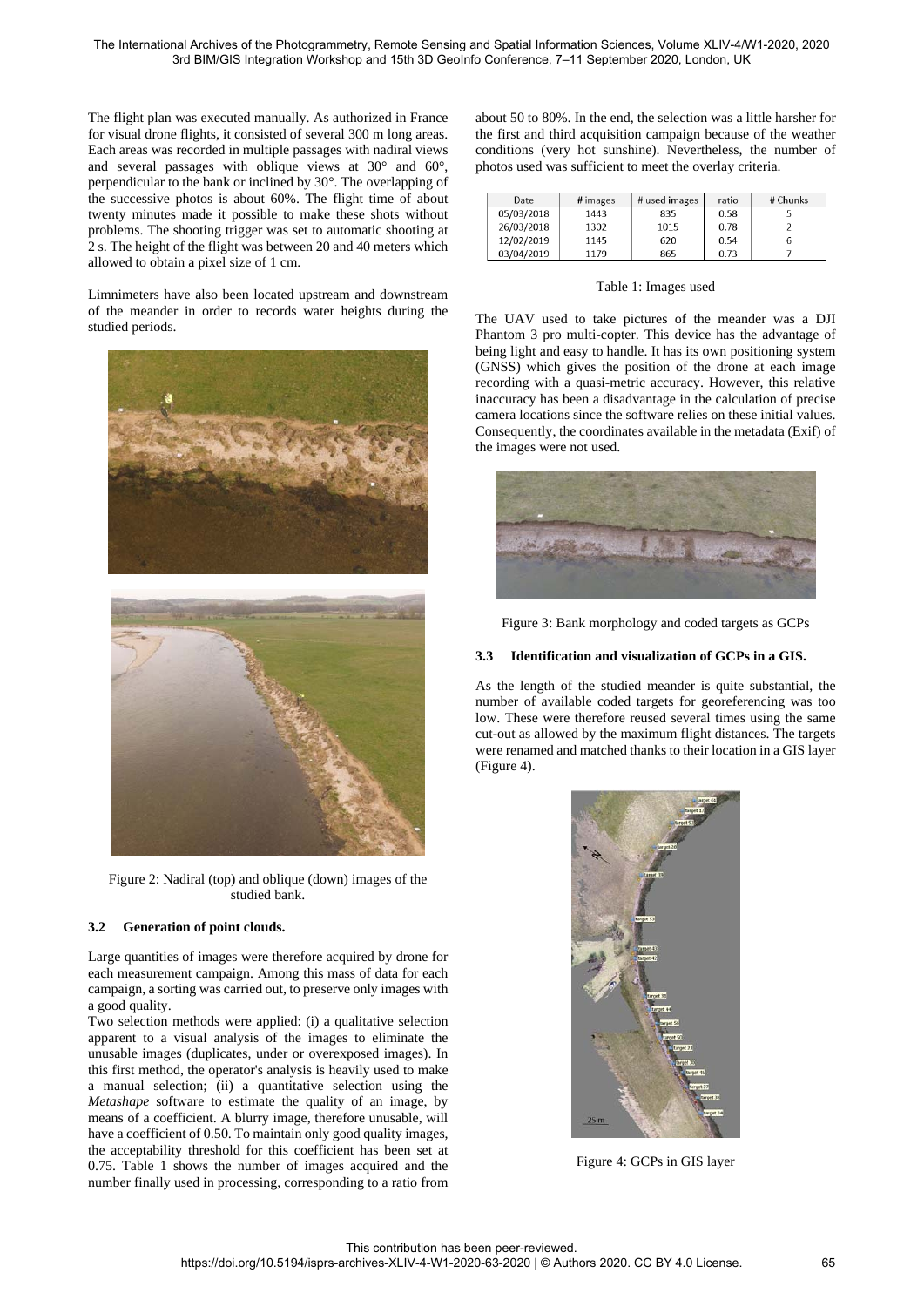#### **3.4 Creation of the point clouds**

For organizational reasons, each model was divided into chunks, treated separately, and then merged into a single point cloud per campaign. The different processing steps followed a classic photogrammetric process: (i) relative orientation of the images – *Align Photos* – to move from image coordinates to model coordinates from which a sparse point cloud can be generated. This was done through the automatic extraction of key points in each image which are then paired with the key points of neighboring images to generate tie points. Sfm (Structure from motion) algorithms then allowed the calculation of the relative orientation of the images from which was deduced a 3D point cloud; (ii) georeferencing of the point cloud thanks to the GCPs imported and detected automatically (markers) thanks to the coded targets - *Optimize Camera* -. The accuracy of the different obtained 3D models was about 2-3 cm; (iii) another adjustment was undertaken, but this time to check the criterion of accuracy. Some GCPs were transformed into check points. Errors on check points were always greater than errors on GCPs which denotes an existence of a systematism that could be explained by a pixel size larger than the precision of the coordinates. However, we get an accurate model. The next step is the generation of the dense point cloud - *Build Dense Cloud* -. At this level, the software increases the amount of points by densifying the cloud from the images. Densification quality parameters can be set at this stage. The number of points in high quality is, for example, four times higher than that obtained by placing the parameter at Medium (for example, for a band of 700 m long over a depth of 30 m, 4.4 million and 1.1 million of points, respectively). Last step was to clean out the unnecessary noises and points and reduce the model to a 10 m strip around the bank. After this stage, 4 georeferenced 3D point clouds, denoised and cleaned were available for analysis and interpretation (Figure 5).



Figure 5: Planimetric evolution of the meander bend during the studied period

#### **3.5 Profile extraction**

From these point clouds, it was possible to analyze the erosion of the banks over time, and in particular the impact of each flood. The best way to show the planimetric evolution was to directly compare the four point clouds. For this we used the *CloudCompare* software package, which is a tool allowing comparison of point clouds. This analysis is intended to identify areas of high and low bank retreat. The interoperability between *Metashape* and *CloudCompare* was achieved through the LAS or OBJ formats. LAS is a file format designed for the interchange

and archiving of LiDAR point cloud data. It is an open, binary format specified by the American Society for Photogrammetry and Remote Sensing (ASPRS). The format is widely used and regarded as an industry standard for LiDAR data. From our field observations, we expected significant deviations (in the order of several meters). Despite *CloudCompare* is an adequate tool to distinguish changes between two nearby point clouds (for example, for auscultation), but was not efficient in our case. We therefore used the overlay of georeferenced point clouds to quantify the bank erosion.

It was then necessary to analyze the bank evolutions with another medium to have more information about it. The realization of cross-sections is an interesting option, but only with a 2D view (in this case x and z). *Metashape* does not offer tools to directly calculate profiles. For this reason the data were exported and superimposed in *3DReshaper* software package. The realization of cross-sections required the definition of an axis according to which these were to be calculated. For such needs, all point clouds have to rasterized in *CloudCompare* with a grid size of 1 m, when local slopes were calculated using *ArcGIS* package. Based on slope discontinuity, a line was drawn along the river banktop for each campaign, from the limnimeter to the downstream opposite side. Considering that profiles were built perpendicularly to the banktop line, this line was smoothed using Bezier curves tools, in order to estimate as far as possible vertical profiles. The reference line chosen to build profiles was the banktop line of the first acquisition. Vertical profiles were automatically extracted each 10 m using *3DReshaper* software with a section thickness of 0.1 m and a maximal edge distance of 0.5 m. Profiles were extracted from 0 to 540 m which corresponds to the overlapping area between all surveys. The profiles length of 15 m is constant and corresponds to the observed maximal bank retreat.

Extracted profiles were manually cleaned in Autodesk in order to remove points corresponding to vegetation and smooth the bank profiles. Each cleaned 2D lines was saved as DXF *AutoCAD* file and a *Matlab* program was developed in order to automatically open these files and superimpose them (figure 6).

The stratigraphical limit between the fine and coarse sediment layers was visually defined using point cloud textured 3D model of the first survey, because the image brightness allowed to identify both layers.

The elevation of this limit was supposed to be constant during the surveying period.



Figure 6: Bank retreat observed at 220 m from 2020-03-26 to 2019-04-03

Submerged data was however not exploitable in the sense that it was highly noisy, due to the reflection of water and the change of medium. Therefore, to be consistent, each profile was cut off at the elevation corresponding to the highest water level being observed during all of the surveys. In fact, water levels of the first and last surveys were relatively low and similar, but the water level of the third survey was 60 to 70 cm higher. Thus, the water level measured during this campaign was used as lowest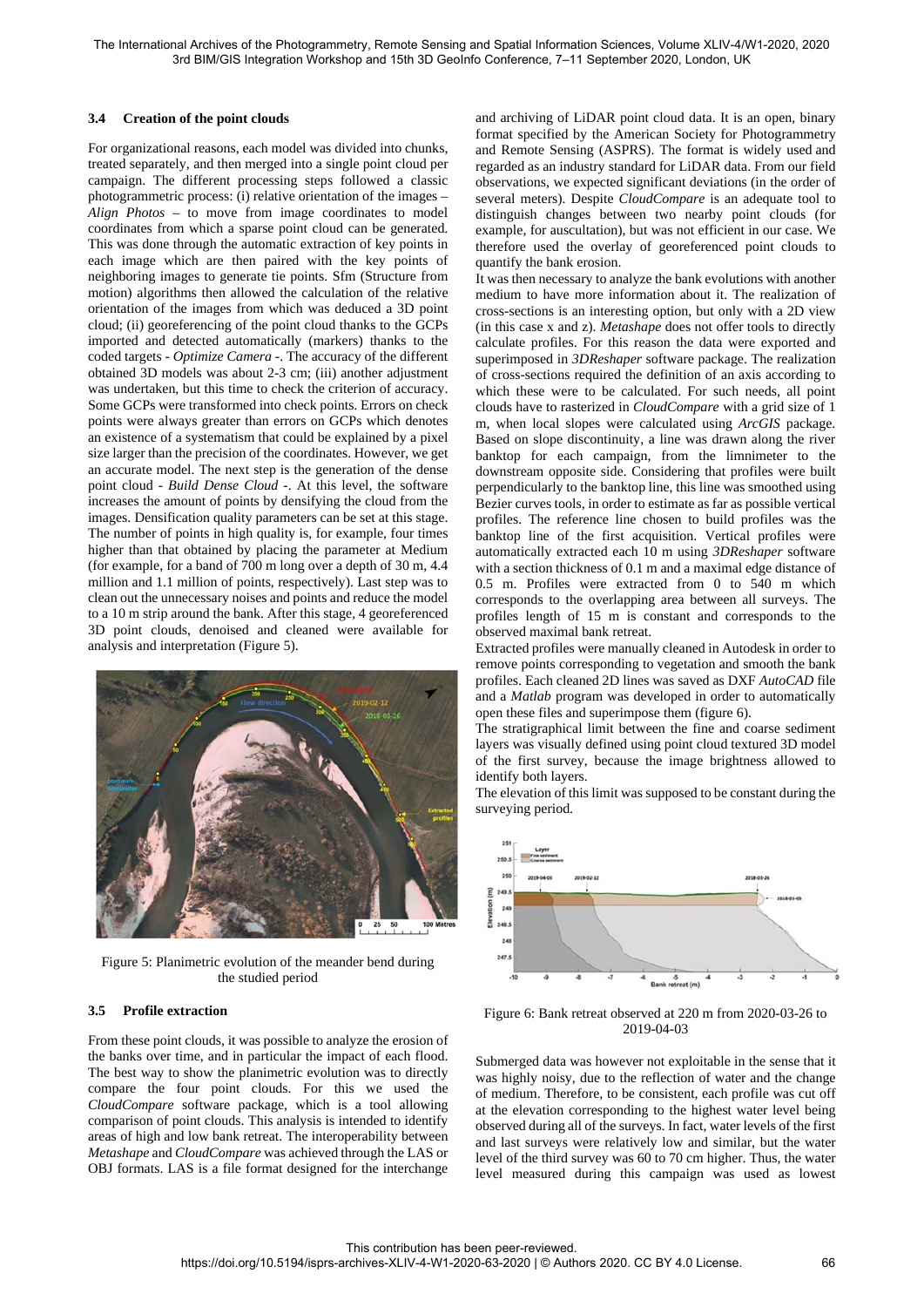reference. This shows the importance to collect data during low flow in order to dispose of the most complete bank profile. But, as indicated in figure 7, available survey windows were restricted over the year and especially during the spring and the winter.



Figure 7: Hygrogram recorded during the studied year

#### **4. DIACHRONIC PROFILE ANALYZES**

Areas under each bank profile (figure 6) were calculated in *Matlab* and the eroded surfaces were deduced by subtracting values obtained between each survey. As the bank height varied along the meander bend, each bank profile was normalized, in order to be able to compare the surface eroded between profiles extracted at different locations. Therefore, for each profile, the banktop elevation was considered as 1 m, while the bank toe elevation was considered as 0 m. Thus, if between two surveys, the bank retreated of 1 m and the shape of the both bank profiles was constant, the calculated eroded surface equals 1 m². For each profile, eroded areas were cumulated and represented in figure 8. There are no values at 400 m because of the presence of a tree, which felled into the channel during the study. Finally, in order to compare the observed eroded areas to the observed retreats of the banktop, a *Matlab* program was developed to automatically identify banktop positions along the profiles. Banktop retreats of the first studied flood were not represented because the banktop positions were nearly identical.



Figure 8: Cumulative normalized eroded areas (diagrams) and corresponding banktop retreats (curves)

Results show that concave bank of the meander bend was barely eroded between the first and the second surveys corresponding to an unique flood that occurred in March 2018. This means that bank erosion threshold lies close or above to a discharge of approximately  $120 \text{ m}^3$ /s. Comparison between second and third surveys shows that bank erosion of the meander bend started at 30 m and ended at 500 m (fig. 9). Maximal bank retreats were observed between 240 m and 350 m with an average value of -8 m. On the whole, the plan view of the observed bank retreat is oval shaped, with discontinuities located around 150 m and 400 m. Between 120 m and 150 m, the thickness of the fine sediment layer reached 1 m to 1.5 m, while this value was about 0.4 m to 0.5 m along the whole meander. This stratigraphic variation of

the bank profile is due to the presence of a paleochannel that was filled by fine sediments over the time. Another paleochannel was also visible at 270 m, 350 m and 410 m, but with a reduced width (5-10 m) and depth (0.6-0.8 m). However, the erodibility of the fine sediment layer is lower than this of the gravel layer, due to cohesion forces. Thus, the presence of former channels into the concave bank controls the bank retreat rate, and more generally the current morphodynamics of the meander (Eschbach *et al.*, under review).

Furthermore, bank retreat discontinuities observed at 150 m and 400 m are also due to the presence of a road that was eroded during 2011 and which currently continues to be eroded (figure 5). Along this road some trees are now located close to the banktop and their roots now enhance the bank stability. However, at 400 m, it is no longer the case as shown by the comparison between the third and the fourth surveys. During the two last survey periods, observed bank erosions were concentrated in the center part of the meander bend, but were slightly higher in the downstream part of the meander bend. Maximal bank retreat was in average 14 m which results in a total bank erosion of 14 m during the last survey period. Globally, banks were stable at the beginning and the end of the meander bend due to low hydraulic conditions and also because they were stabilized by vegetation, blocks and/or fine sediments.

#### **5. INTEGRATION OF PHOTOGRAMETRIC DATA INTO GIS AND COUPLING WITH BATHYMETRIC DATA**

The point cloud extracted from the last photogrammetric campaign was combined with a bathymetric survey in order to study the development of the meander bend. Bathymetric data were collected using an acoustic Doppler current profiler (ADCP) coupled with an accurate differential GPS (DGPS). Recorded water depths were associated to DGPS coordinates during the post-processing via timecode according to a time step of 1 second. Field measurements were carried out after the photogrammetric campaign at higher water levels to have an overlay between both datasets and facilitate point clouds merging. The boat trajectory followed a zigzag path from one side to the other side of the river to optimized the river bed mapping and simplify interpolation between each transects. Some longitudinal profiles were also carried over the thalweg and along both river banks to complete this dataset and characterize the maximum lateral extension of the river bend. However, longitudinal extension of the bathymetric survey was reduced to the central part of the meander compared to photogrammetric surveys due to riffles located at each bend inflection which prevents taking measurements from a boat. Moreover, as the water levels were low during the survey, acoustic beams were concentrated in a small area and lateral beams did not improve the river bed mapping. Therefore, only the vertical beam was used to map the meander bend bottom. These bathymetry points were interpolated using a Triangular irregular networks (TIN) available in *ArcGIS* software. Edges of the TIN were manually adjusted in order to connect nodes between transects according to flow paths. Some bathymetry outlier points were delete as well during the TIN construction. Meanwhile, image-based point clouds was rasterized in *CloudCompare*, with a grid size of 1 m, to be consistent with the LiDAR resolution. This raster was converted to points and points were added to the previous TIN. During these steps, data resolution was altered by averaging elevation of points contained in cells, but this process is considered as negligible at the scale of our study. Results may however be affected by this approach in case of over-hanging riverbanks, in this instance cantilevered bank profile are replaced by a vertical wall throughout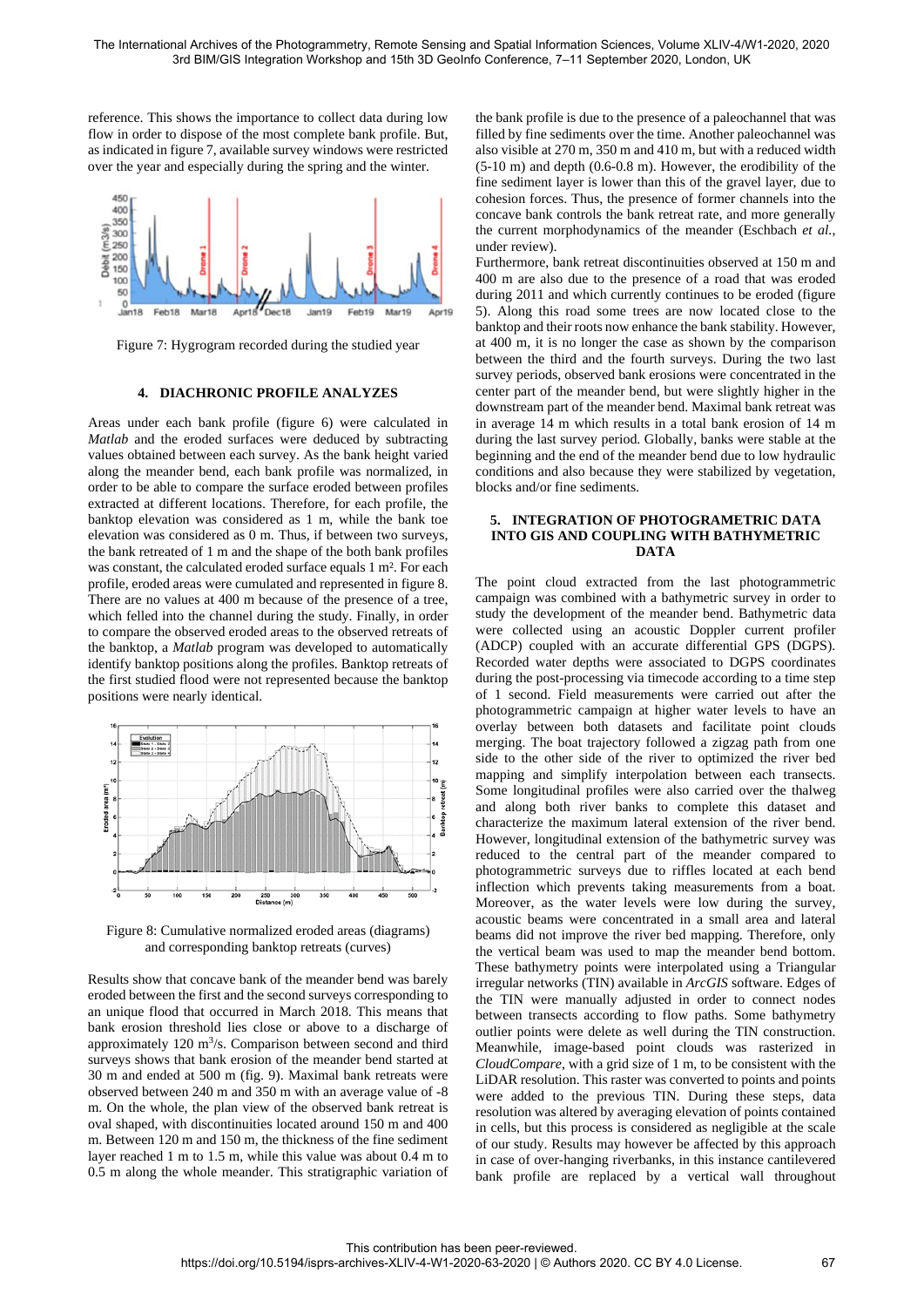rasterization. As shown in this study, the cantilever is not the main bank failure mechanisms along the meander bend, which justifies the method we used. Likewise, this data are integrated in a 2D mesh and modelling results will be compared to a topobathymetric LiDAR. So, the bank retreat of the basal layer will not be investigated here.

Furthermore, before merging photogrammetric and bathymetric point clouds, underwater points were deleted from the imagebased dataset. Indeed, elevation accuracy of underwater points was difficult to estimate without underwater ground control points at the time of the survey. However, the influence of refraction on underwater three-dimensional reconstruction may be estimated, but this may also be affected by the water turbidity. Considering that turbidity varied from one campaign to the other, integration of underwater points did not seem relevant as a quick and easy way to study bank retreat. In fact, most surveys were carried out with a water level below the bank toe. So, all the bank profiles were characterized satisfactorily. At the end of the data processing, the TIN model including concave bank and river bed was converted to a raster with a grid size of 1 m.

Comparison between bathymetric surveys and LiDAR topobathymetric acquisition shows an average offset of 9 cm of the river bed elevation all over the reserve. Although absolute elevation of photogrammetric and bathymetric data is supposed to be more reliable than LiDAR data, it was more convenient to shift the elevation of the raster over the meander bend than over the whole river reach. Indeed, as part of this study, monitoring of morphological evolution of the river bend allows to use relative elevations.

Finally, both meander and LiDAR raster were superimposed and mosaicked together in order to constitute the pre-flood topography. This approach was possible because the LiDAR

acquisition followed the studied flood, without that other morphogenic events occurred. In fact, we could also use the LiDAR from the past year to build the pre-flood state, but occurrence of several floods before studied period made us consider that post-flood LiDAR was more representative of the initial topography of the river. However, post-flood LiDAR acquisition took place at the end of the summer, mass failures could also have occurred due to river dewatering, which may have modified bank profiles without floods. Thus, eroded areas could be overestimated by this comparison, but at the scale of the observed bank retreat this potential amount of sediment is considered to be negligible. Comparison of pre and post-flood states is presented in figure 9, the TIN model based on bathymetric and photogrammetry cloud of points overlay LiDAR Digital Elevation Model (DEM). Four cross-sections were extracted from both DEM and superposed in order to show the morphological evolution of the river bend:

- first cross-section shows that pre-flood profile is well fitted to post-flood profile at the upstream part of the meander. This shows that no lateral erosion occurred during the studied period on this area;

- this was also the case at the end of the river bend, downstream the last cross-section. This confirms that TIN elevation is well adjusted to the LiDAR DEM and validates the accuracy of data acquisition and of the TIN construction process;

- intermediate cross-sections also show a good fit between field measurements and LiDAR acquisition when comparing floodplain elevations. The fact that not morphological evolutions are observed between pre and post-flood states at the TIN extremities ensures that field surveys extends enough upstream and downstream of the studied area.



Figure 9: Extracted cross-sections of pre-flood TIN model and post-flood LiDAR DEM of the meander bend.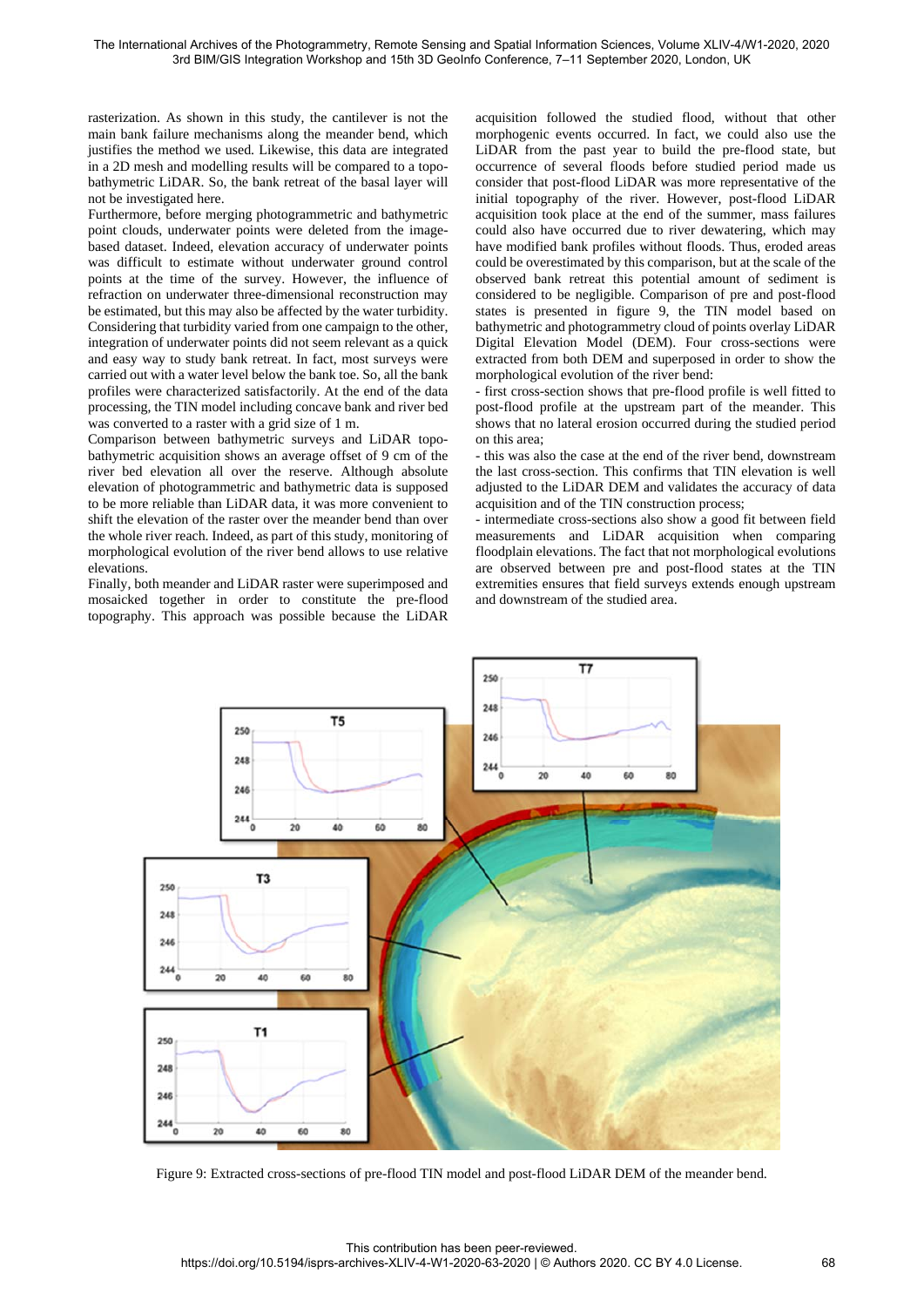As presented in figure 9, maximal bank retreat was observed in the bend apex where approximately 4 m of bank material was eroded. Bathymetric survey contributes to study the morphological evolution of the river bed throughout meander lateral migration. Regardless to the cross-section position, results show that river depths remain relatively unchanged with the development of the meander bend. The deepest and shallowest sectors were respectively located at the upstream and downstream extremities of the studied sector, which is in accordance with a pool-riffle fluvial forms. In fact, riffle areas are generally located at bend inflections and spatial distribution of this geomorphological units remains relatively constant over time. Although, meander shifting dynamics does not appear to modify cross-sections shape, sediment deposition rates at the convex bank seems to be longitudinally distributed. Indeed, the amount of sediment deposited at the middle and the tail of this bank (cross-sections T5 and T7) is significantly lower than at his head (cross-section T3). These dynamics are associated with the progradation of the point bar head to the downstream direction as the meander bend develops. As highlighted by a step of a few centimeters at the junction between pre and post-flood states (cross-section T3), the progradation of bar head leads to overestimate the bar head elevation at the pre-flood state. Indeed, without photogrammetric or bathymetric data, the initial topography of the emerged convex bank was characterized by data acquired during LiDAR surveys. This local topographic extrapolation could change flow patterns modelling which could influence sediment transport results. Therefore, we suggest to conduct at the same time photogrammetric monitoring over the concave and the convex banks in order to survey the morphological evolution of the entire meander bend. They are other elements that could impact results of hydro-morphological modelling such as log-jams or riparian vegetation (Eschbach, under review). Fortunately, prior to the beginning of this study, a ten-year flood removed all log-jams of the meander bend, so that hydraulic effects of log-jams became negligible.

#### **6. CONCLUSION**

This project located on a particularly active meander of the Moselle River is part of a larger project that extends over the "Wild Moselle" nature reserve. The accurate 3D information acquired over several periods allows to follow the evolution of the banks in a particularly accurate way. The implementation of the drone, coded targets and GPS allows the acquisition of data for the monitoring of the banks in only a few hours.

Data processing needs the same time laps, and the process put in place as well as *Matlab* workflow now makes possible to generate profiles and calculate volumes of bank erosion automatically. It is thus that such a project makes it possible to meet specialists from different fields, including topography and cartography with those of fluvial geomorphology.

#### **7. PERSPECTIVES**

A great amount of data has been acquired in recent years to study the Moselle River.

3D treatments play a fundamental role in modelling the knowledge of hydro-morphological phenomena.

The temporal dimension is also of crucial importance, especially in a context of high river morphodynamics. All data will be useful to build, calibrate and validate a 2D hydraulic and morphosedimentary model, to propose scenarios of management and restoration of the lateral mobility of the Moselle River.

#### **AKNOWLEDGEMENTS**

This study has been funded by the Water Rhine-Meuse Agency, the Region Grand Est (France) and the INSA Strasbourg, engineering school (department for civil engineering and surveying).

The authors would like to thank Ordnance Survey GB (www.ordnancesurvey.co.uk) and 1Spatial (www.1spatial.com/) for sponsoring the publication of this paper.



Figure 10: Stitched panoramic image of the studied meander (2019-03)

#### **REFERENCES**

Berni, J. A. J., Zarco-Tejada, P. J., Su\_arez, L., and Fereres, E., 2009. Thermal and narrowband multispectral remote sensing for vegetation monitoring from an Unmanned Aerial Vehicle. *In: IEEE Transactions on Geoscience and Remote Sensing, 47(3)*, pp. 722-738.

Casella, E., Rovere, A., Pedroncini, A., Strark, C. P., Casella, M., Ferrari, M., and Firpo, M., 2016. Drones as tools for monitoring beach topography changes in the Ligurian Sea (NW Mediterranean). *In: Geo-Marine Letters, 36*: pp. 151-163.

Dawod, G., Mirza, M., Al-Ghamdi, K., Elzahrany, R., 2014. Projected impacts of land use and road network changes on increasing flood hazards using a 4D GIS: A case study in Makkah metropolitan area, Saudi Arabia. *In: Arab J Geosci* (2014) 7:1139–1156. DOI: 10.1007/s12517-013-0876-7

Eschbach, D., Grussenmeyer, P., Koehl, M., Guillemin, S., Schmitt, L., *under review*. Combining geodetic and geomorphic